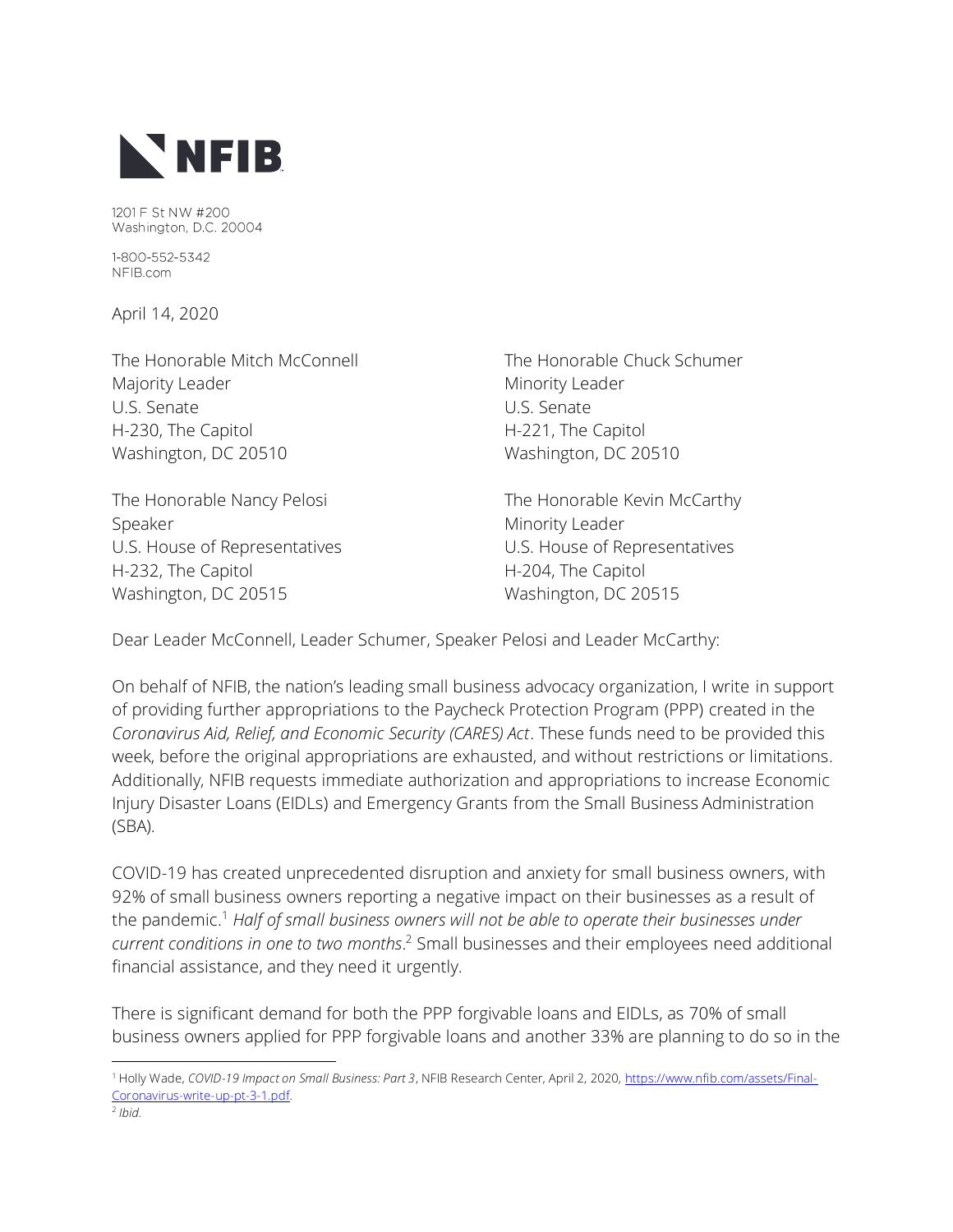next month. Nearly half of small business owners applied for EIDLs.<sup>3</sup> Many small business owners planned to rely on the PPP forgivable loans for payroll and the EIDLs for working capital. However, while some small businesses have received approved applications, the vast majority of businesses have not received loans, jeopardizing small businesses and employees who need immediate financial assistance.

NFIB appreciates that there is bipartisan support for significantly increasing appropriations for the PPP forgivable loans, but further delays in approving these funds will be devastating. The original appropriation for the PPP forgivable loans may be exhausted as soon as this week. As the program operates on a first-come, first-served basis, further delays in appropriations will slow the forgivable loan approval process and lock out those business owners who are only recently eligible to apply such as independent contractors and self-employed individuals. If the funds are exhausted or financial institutions are forced to limit applications, the smallest businesses will be harmed the most.

NFIB supports the immediate appropriation of an additional \$251 billion for the PPP forgivable loans. This funding will provide essential cashflow to help the smallest businesses pay for personnel expenses such as payroll and benefits, as well as fixed costs like mortgage interest, rent or lease payments, and utilities. In addition to these crucial funds, further flexibility would improve the utility of the PPP and help small business owners weather this unprecedented crisis.

NFIB also supports increased funding for EIDLs and the advanced Emergency Grants associated with them. These programs are intended to provide advanced assistance up to \$10,000 in forgivable Emergency Grants and up to \$2 million in low-interest loans that could be used for broader business expenses than the PPP forgivable loans. According to the NFIB Research Center, none of the small business owners who applied for EIDLs have received a loan or an Emergency Grant.<sup>4</sup> NFIB has heard from members and there have been recent media reports that the EIDLs have been exhausted, resulting in maximum of an initial and possibly only loan disbursements of \$15,000 per business and limited grants of \$1,000 per employee.<sup>5,6,7</sup> Small businesses are relying on these loans and grants and are exhausting reserves and savings while they await delivery.

The *CARES Act* was a good, bipartisan first step in providing financial assistance to small business owners. Providing additional appropriations is a necessary and urgent next step.

<sup>3</sup> Holly Wade, *COVID-19 Small Business Loan Program Survey*, NFIB Research Center, April 9, 2020, [https://www.nfib.com/assets/FINAL\\_Small-Business-Covid-19-Loan-Program.pdf.](https://www.nfib.com/assets/FINAL_Small-Business-Covid-19-Loan-Program.pdf)

<sup>4</sup> *Ibid.*

<sup>5</sup> Amara Omeokwe and Yuka Hayashi, *SBA Under Fire for Failing to Get Aid to Struggling Small Businesses*, Wall Street Journal, April 8, 2020, [https://www.wsj.com/articles/sba-under-fire-for-failing-to-get-aid-to-struggling-small-businesses-11586343600.](https://www.wsj.com/articles/sba-under-fire-for-failing-to-get-aid-to-struggling-small-businesses-11586343600)

<sup>6</sup> Stacy Cowley, *Small Businesses Wait for Cash as Disaster Loan Program Unravels*, New York Times, April 9, 2020, [https://www.nytimes.com/2020/04/09/business/smallbusiness/small-business-disaster-loans](https://www.nytimes.com/2020/04/09/business/smallbusiness/small-business-disaster-loans-coronavirus.html?referringSource=articleShare)[coronavirus.html?referringSource=articleShare.](https://www.nytimes.com/2020/04/09/business/smallbusiness/small-business-disaster-loans-coronavirus.html?referringSource=articleShare)

<sup>7</sup> Theodoric Meyer, *Small Business Loan Effort Might be Less Generous than Advertised*, Politico, April 10, 2020, [https://www.politico.com/news/2020/04/10/small-business-loan-effort-less-generous-179592.](https://www.politico.com/news/2020/04/10/small-business-loan-effort-less-generous-179592)